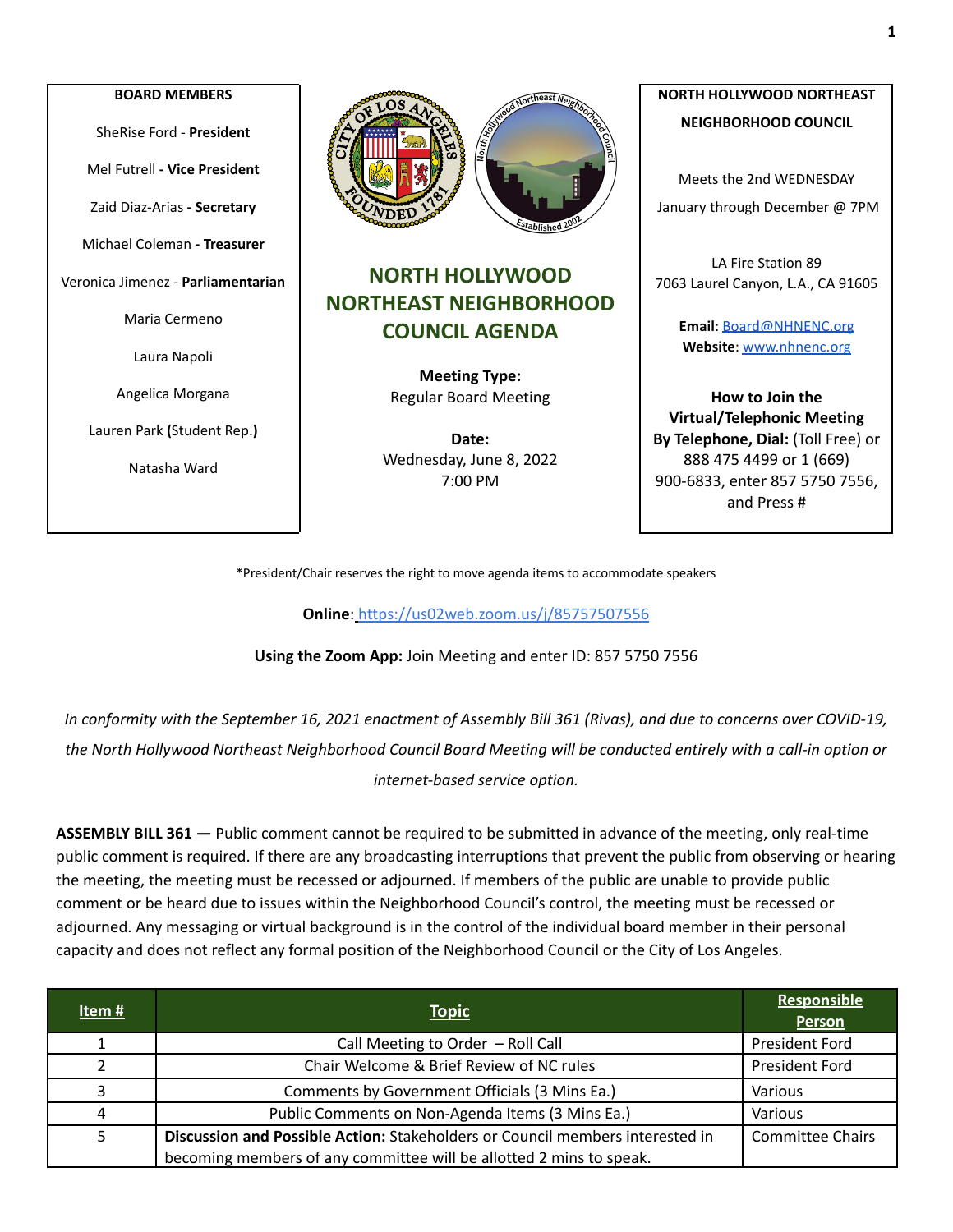| <b>Community Impact Statements and Letters</b> |                                                                                                                                       |                          |  |
|------------------------------------------------|---------------------------------------------------------------------------------------------------------------------------------------|--------------------------|--|
| 6                                              | Presentation and Possible Action: On the Streets for All ballot measure and                                                           | Adriane Hoff/            |  |
|                                                | review and approve a Letter of Support                                                                                                | <b>President Ford</b>    |  |
| $\overline{7}$                                 | Discussion and Possible Action: To determine if the Council wants to create a                                                         | <b>Council Member</b>    |  |
|                                                | statement on the proposed Los Angeles City Budget                                                                                     | Napoli                   |  |
| <b>Board Business</b>                          |                                                                                                                                       |                          |  |
| 8                                              | Discussion and Possible Action: Review and approve March, April and May 2022                                                          | Secretary                |  |
|                                                | <b>Board Meeting Minutes</b>                                                                                                          | Diaz-Arias               |  |
| 9                                              | Discussion and Possible Action: To consider partnering with the North Hollywood                                                       | <b>President Ford</b>    |  |
|                                                | CPAB for their National Night Out on Tuesday, August 2, to be held at Whitsett                                                        |                          |  |
|                                                | Park                                                                                                                                  |                          |  |
| 10                                             | Discussion and Possible Action: Post and distribute a North Hollywood Northeast                                                       | <b>President Ford</b>    |  |
|                                                | NC Online Stakeholder Survey via the website, newsletter, and social media                                                            |                          |  |
|                                                | <b>Budgetary Items</b>                                                                                                                |                          |  |
| 11                                             | Discussion and Possible Action: Review and approve the April and May 2022 MER                                                         | <b>Treasurer Coleman</b> |  |
| 12                                             | Discussion and Possible Action: Review and approve a monthly expenditure of up                                                        | <b>President Ford</b>    |  |
| 13                                             | to \$360 per year for the Neighborhood Council zoom account<br>Presentation, Discussion and Possible Action: Review and approve a NPG | Secretary Diaz /         |  |
|                                                | Application for Hope of the Valley Day Labor Program of \$2500 for the creation of                                                    | Brenda Lopez &           |  |
|                                                | a Garden at the Job Center (10 Mins)                                                                                                  | Mina Garcia              |  |
|                                                | <b>Committee Business</b>                                                                                                             |                          |  |
| 14                                             | <b>Committee Reports: (if applicable)</b>                                                                                             | Committee                |  |
|                                                |                                                                                                                                       | Chairs                   |  |
|                                                |                                                                                                                                       |                          |  |
|                                                | <b>Bylaws Committee</b><br>Outreach                                                                                                   |                          |  |
|                                                | <b>Cultural Affairs</b><br><b>PLUM</b>                                                                                                |                          |  |
|                                                | Youth & Minority<br>Digital<br>SOUP<br>Empowerment                                                                                    |                          |  |
|                                                | Executive                                                                                                                             |                          |  |
|                                                |                                                                                                                                       |                          |  |
|                                                |                                                                                                                                       |                          |  |
|                                                | <b>Concluding Statements</b>                                                                                                          |                          |  |
| 15                                             | <b>Council Member Announcements</b>                                                                                                   | <b>Council Members</b>   |  |
| 16                                             | Adjourn                                                                                                                               | <b>President Ford</b>    |  |

**PUBLIC INPUT AT NEIGHBORHOOD COUNCIL MEETINGS** – The public is requested to fill out a "Speaker Card" to address the Board on any agenda item before the Board takes an action on an item. Comments from the public on agenda items will be heard only when the respective item is being considered. Comments from the public on other matters not appearing on the agenda that are within the Board's jurisdiction will be heard during the General Public Comment period. Please note that under the Brown Act, the Board is prevented from acting on a matter that you bring to its attention during the General Public Comment period; however, the issue raised by a member of the public may become the subject of a future Board meeting. Public comment is limited to 3 minutes per speaker unless adjusted by the presiding officer of the Board.

**PUBLIC INPUT - ON PHONE:** Every person wishing to address the Board must dial \*9, when prompted by the presiding officer, to address the Board on any agenda item BEFORE the Board takes action on the item. \*6 to Unmute yourself. // **ON WEBINAR:** Every person wishing to address the Board must "raise their hand" when prompted by the presiding officer, to address the Board on any agenda item BEFORE the Board takes action on the item. Comments from the public on other matters NOT appearing on the agenda that are within the Board's jurisdiction will be heard during the Public Comment period.